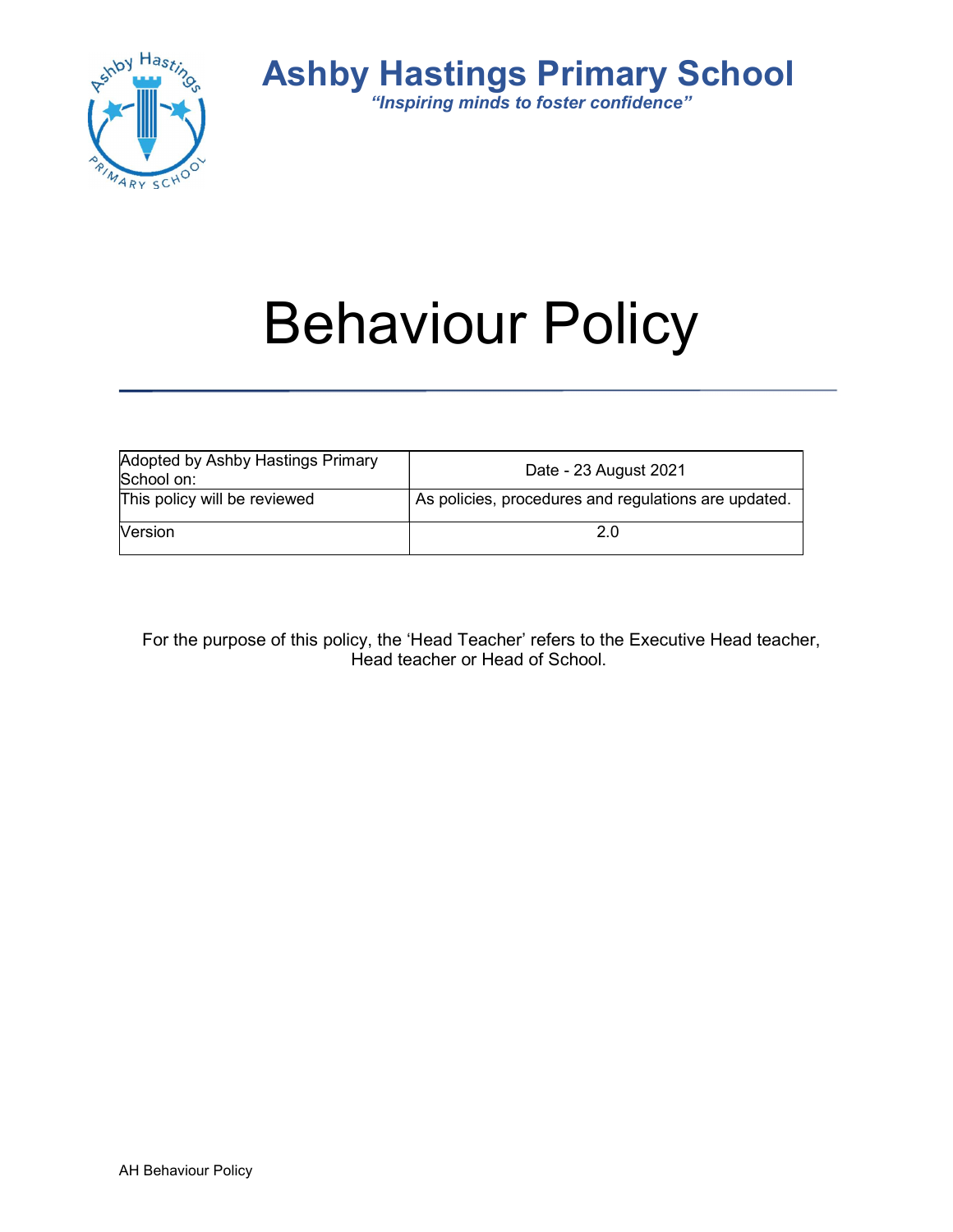# AH-BEHAVIOUR POLICY

In order to maintain the exemplary standards of behaviour that we have achieved, all staff at Ashby Hastings work together as a team to ensure that behaviour at our school is the best it can be. In order to do this, we deal with issues of unacceptable conduct in a consistent, fair and effective manner, as outlined in this policy.

When applying this policy, individual circumstances will be considered, particularly in relation to children with SEND and other vulnerable children to ensure no discrimination takes place.

#### Aims

- The main aim of this policy is to instil a respect for each other, belongings and needs through the Core Value of respect and empathy.
- To be kind and caring members of our school community, who help others (Core Value: Kindness).
- To promote and maintain the high standards in behaviour (Core Value: Excellence).
- To be positive role models in relation to behaviour for others to follow.
- To remain positive at all times in relation to positive behaviour management. (Core Value: Resilience).
- To all strive to be consistent in our approach supporting each other in relation to working as a staff team to apply this policy consistently within school. (Core Value: Teamwork)
- To ensure our 'Core Pupil Values' drive pupil conduct and behaviour throughout school

# **Teaching**

At Ashby Hastings, our 'Core Values' are an integral part of each classroom and are used to demonstrate excellent conduct, and support improved conduct of pupils as well.

Also, we teach about relationships as part of our Citizenship, Personal, Social and Health Education work (PSHE), our Spiritual, Moral, Social and Cultural (SMSC) work which is integrated within all areas of the curriculum. In addition, British Values are discussed in relation to the curriculum and in respect to incidents that may occur in school and the wider world from time to time.

We endeavour to keep the incidents of bullying to a minimum. We do this through an annual Anti-Bullying Week (Guided by The Anti-Bullying Alliance) where children are educated on what is bullying and having a 'toolbox' of ways to deal with it. Teachers treat bullying very seriously and if a solution is not found within school, parents will be informed so that a quick resolution can be found.

#### Rewards

At Ashby Hastings, staff use a variety of ways to encourage good behaviour and reward excellent conduct:

- Staff congratulate children verbally and develop their self-esteem using positive praise.
- Immediate recognition of success (e.g. stars, merits, marbles, house points etc.)
- Winning Houses for House Points are rewarded at the end of each half term through a variety of different events, e.g. non-uniform days.
- Good work can be shown to the Head of School for recognition.
- Governor Awards are given annually to reward one member from each class for exemplary behaviour throughout the year, trophies and badges are awarded.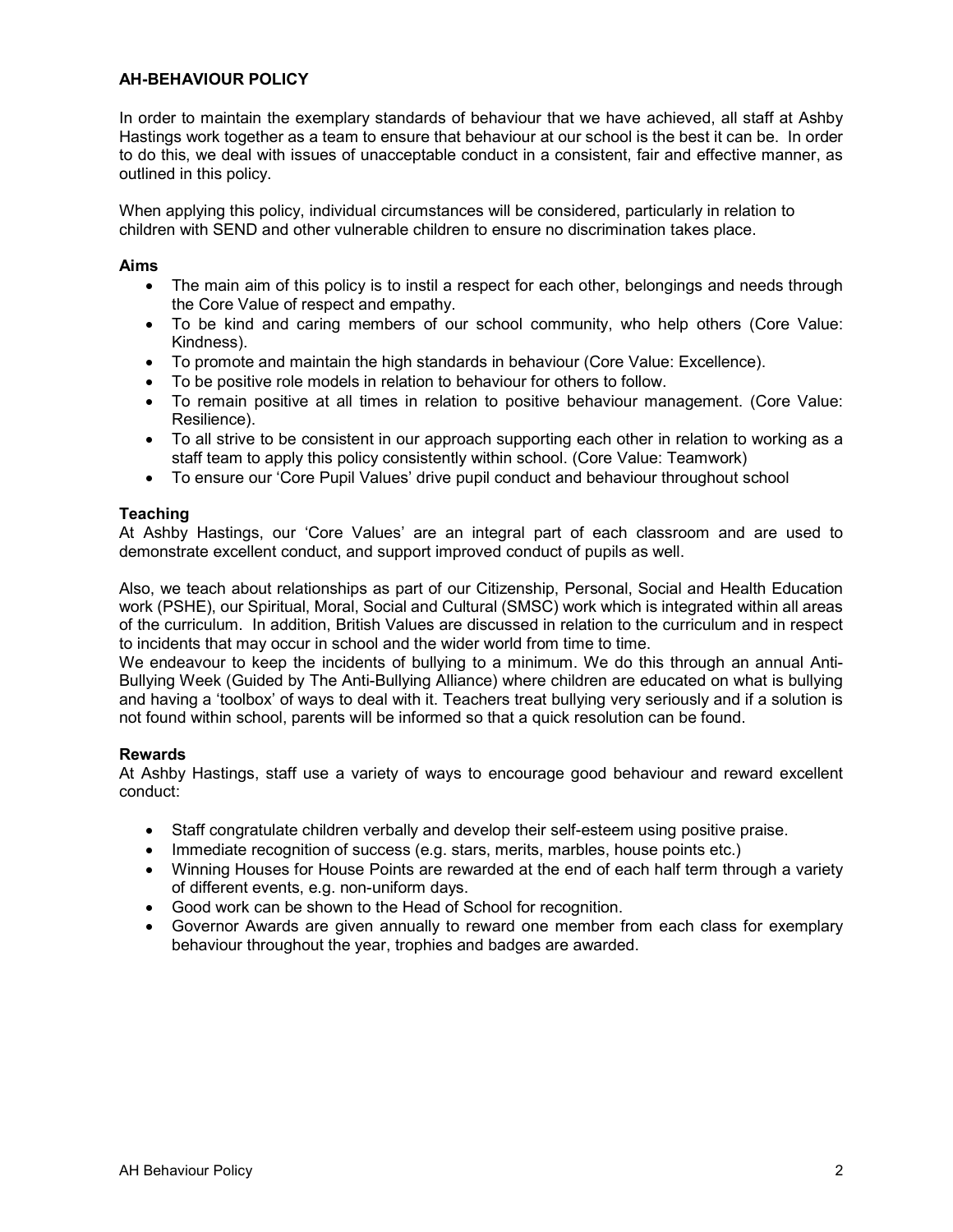# AH-BEHAVIOUR POLICY

# **Sanctions**

At Ashby Hastings, sanctions for unacceptable behaviour are used to demonstrate that there is a consequence for behaviour which is less than exemplary.

# Sanction 1:

# Low level incidents of distraction or disruption.

- 1. First warning
- 2. Second and final warning
- 3. Missed playtime (amount to be determined by an adult) to stand outside Executive Headteacher/ Head of Schools Office.

# Sanctions 2:

#### Continuation of poor behaviour or escalation in level.

- 1. Removal from playground for break or lunch time for a fixed period
- 2. Work in isolation if class related
- 3. Implementation of a weekly behaviour chart with specific behaviour targets, created in liaison with parents.

# Final Sanctions:

# For extreme behaviour or persistent offence without change.

Parents of perpetrator invited into school to discuss inappropriate behaviour.

- Child subject to report card to be monitored by Head of School/ Executive Headteacher, Class Teacher and parents. Meeting/phone call between teacher and parents of child in report, including Head of School/ Executive Headteacher when necessary.
- Fixed Term exclusion (from lunchtimes if appropriate) to be determined by the Head of School/ Executive Headteacher.
- **•** Permanent exclusion

#### Behaviour involving gender, race, 'hate' and/or bullying

Any incidents in school which involve comments or actions relating to gender, race, 'hate' or bullying MUST be reported to the head teacher for recording and appropriate sanctions followed. These will be logged electronically.

#### Class Information/ procedures

Kept in the class Register is a 'concerns list' which contains information pertinent to that specific class. Included on there are children whose behaviour may be erratic or of concern. This is to inform a covering teacher, at a glance, of children they should be aware of and reasons why this may happen.

If a Class Teacher, Teaching Assistant or Lunchtime Supervisor encounters a situation, whilst they are on their own with a class, in which they feel the safety of the child or other children in the class is in question they should seek the help of another adult. This may be from a nearby class or a member of the Senior Leadership Team. A walkie-talkie could be used to summon help. If a walkie-talkie is not available then asking a child/children to get an adult from a nearby class would be appropriate. If the child causing the incident cannot be safely removed from the situation then removal of the rest of the class may be necessary until the situation is calmed and safe. This incident should then be recorded appropriately and reported to the Senior Leadership Team.

#### Lunchtime Behaviour

Good behaviour at lunchtimes is achieved through positive praise and behaviour management. Midday Supervisors can reward children with stickers and house points.

Midday Supervisors are responsible for the behaviour and safety of all pupils during the lunch hour, therefore they are afforded the same responsibilities as any other adult in school, i.e. the ability to reward and the ability to manage inappropriate behaviour through the use of agreed sanctions.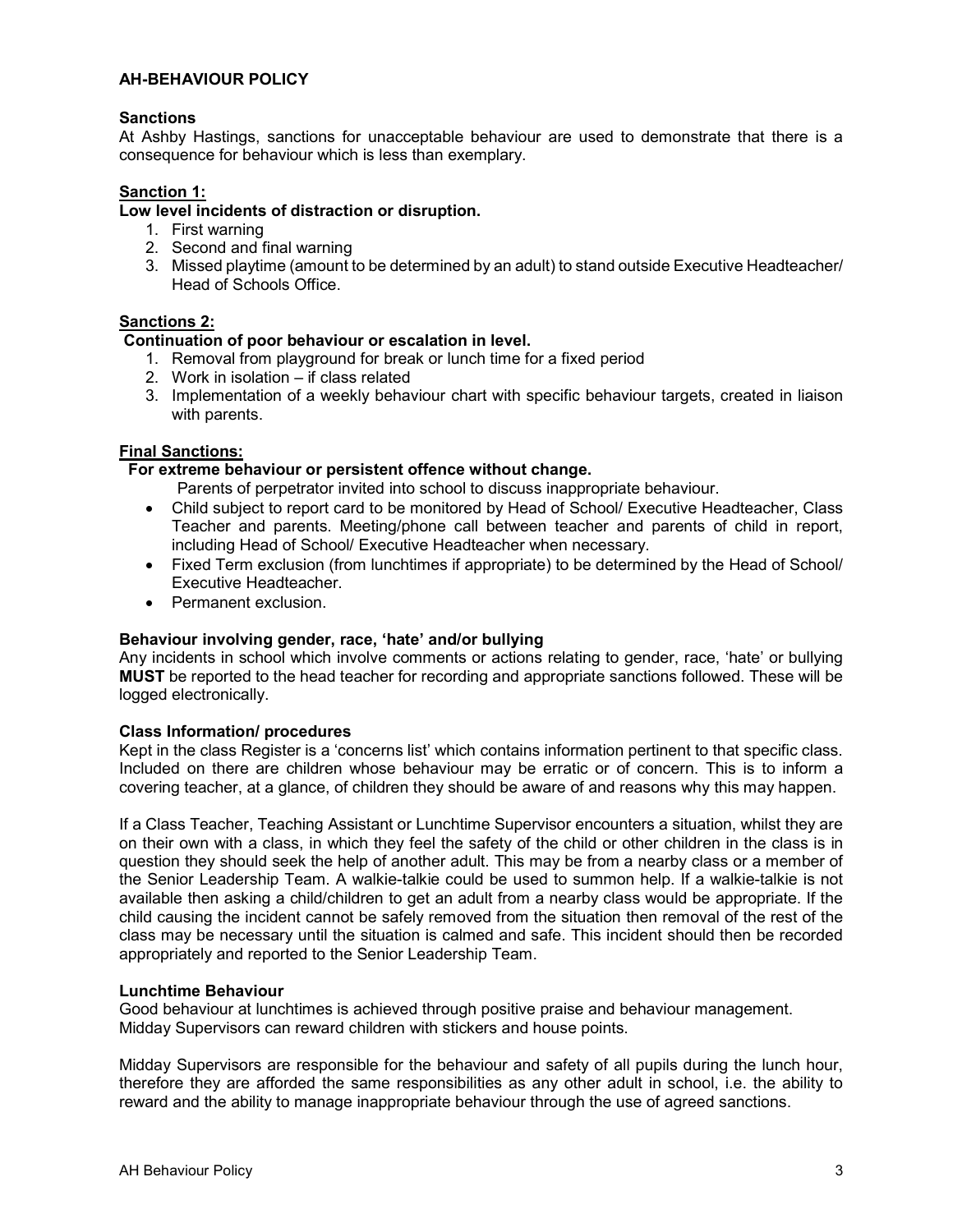# AH-BEHAVIOUR POLICY

# Consequences for inappropriate behaviour at lunch:

At Ashby Hastings, we operate the 'Time Out', for inappropriate behaviour.

The 'Time Out' is used for children who have misbehaved or need time to calm down. It is a time for them to reflect on their actions and think about how they should behave in the future.

There are many reasons when it may seem appropriate for children to take a little time out from the playground to reflect on their actions or be spoken to by a member of Senior Leadership. Here are a few:

- Any action that is deemed a danger to themselves or others.
- Inappropriate language or gestures.
- Play fighting, rough play or wrestling type games.
- Not following the rules or being deliberately disobedient.

#### 'Time-out'

- The child will be expected to stand outside the Head's office for a designated time.
- They may be spoken to by a member of Senior Leadership Team, depending on the severity.
- Other consequences may be sanctioned, depending on the severity of the action.
- An apology should be given, if appropriate.

If the inappropriate behaviour takes place repeatedly at lunchtime a child's parents may be informed and a meeting set up to discuss the issue and seek a solution.

#### Parents/Carers

The school works collaboratively with parents, so children receive consistent messages about how to behave at home and at school.

# Staff will endeavour to keep parents/carers informed about any serious concerns with behaviour.

#### Use of Reasonable Force

All staff at Ashby Hastings have a duty (and a legal right under the Education and Inspections Act 2006) to intervene and use reasonable force in any aggressive or physical behaviour in order to keep pupils and adults safe from harm or distress. Reasonable force is only used in order to 'control or restrain' a pupil and will only be used as a last resort. If used to control extreme behaviour it should be recorded in a specific book in the office. Positive Handling will be used to negotiate with the child to create a safe and positive conclusion whenever possible.

All use of reasonable force is governed by the DfE's guidance document 'Use of Reasonable Force' document July 2013.

Some children exhibit patterns of behaviour which at times can be aggressive. Where specific risks are identified, a risk assessment will be undertaken in order to ensure the safety of all staff and pupils. Measures appropriate to the uniqueness of each situation would be put in place to minimise the threat to those concerned.